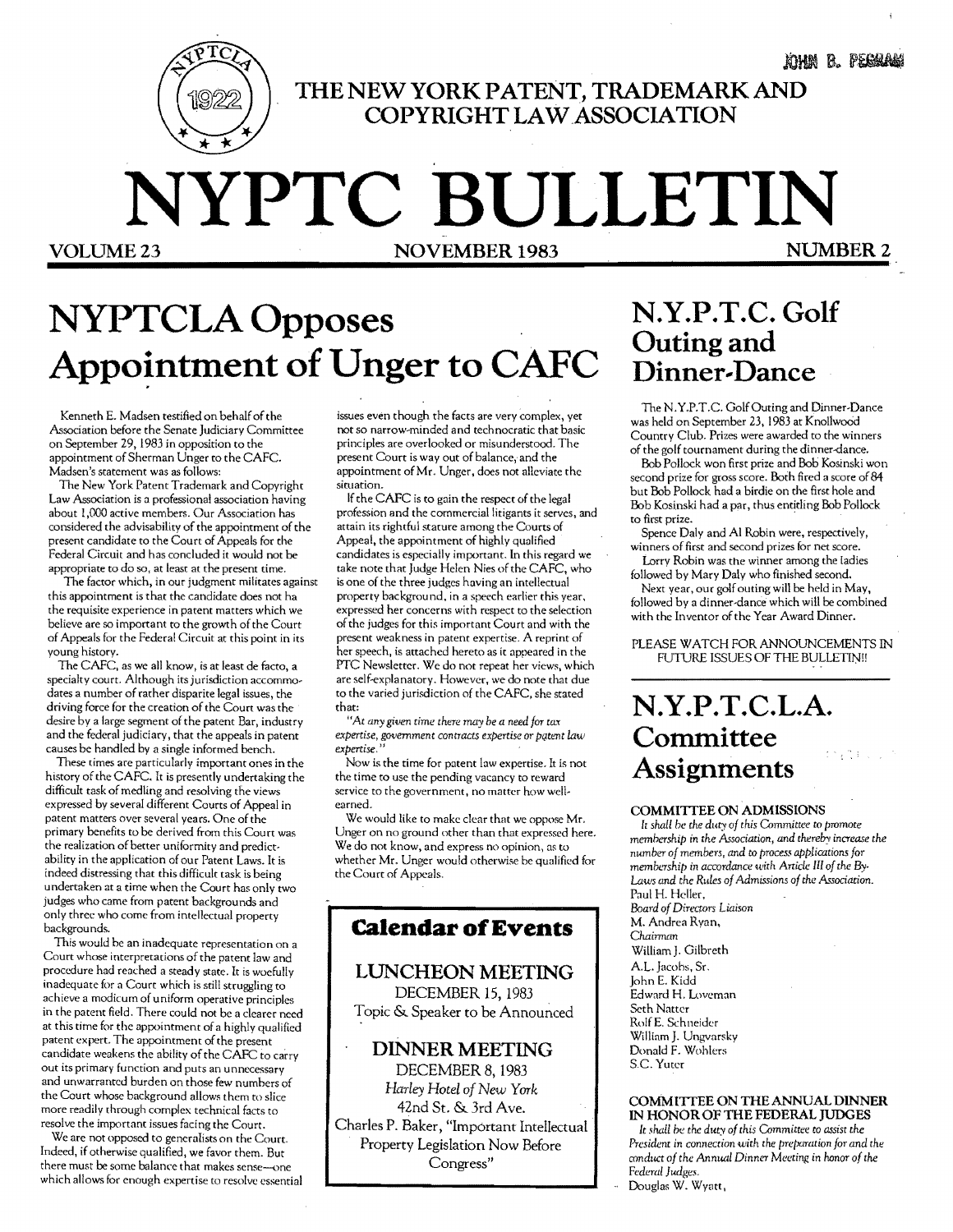Board of Directors Liaison John O. Tramontine, Chairman W. Edward Bailey C. Joseph Laughon Pasquale A. Razzano John A. Reilly Lee C. Robinson, Jr.

#### COMMITTEE ON ARBITRATION

It shall be the duty of this Committee to consider the use of arbitration in resolving intellectual property disputes and to make recommendations with respect thereto to the Board of Directors. Paul Heller, Board of Directors Liaison Thomas L. Creel, Chairman Armand Cifelli Charles W. Grimes Philip G. Hampton, II Kenneth B. Herman Thomas Langer Gerald Levy Eugene Lieberstein L.B. Mackey Robert I. Pearlman Roland Plottel Henry J. Renk

#### COMMITTEE ON CONTINUING LEGAL **EDUCATION**

It shall be the duty of this Committee to present continuing legal educational seminars of interest to the Association's membership, with a balance between programs of interest to the voung and experience practitioner, and to make recommendations with respect thereto to the Board of Directors. Douglas W. Wyatt. Board of Directors Liaison David H.T. Kane, Chairman Dale L. Carlson Ernest F. Marmorek Bernhard P. Molldrem Edward R. Weingram

#### **COMMITTEE ON COPYRIGHTS**

It shall be the duty of this Committee to consider all aspects of United States, foreign and multi-national copyright law and practice and to make recommendations with respect thereto to the Board of Directors. The Committee shall keep fully informed as to all procedures, ndes, regulations and decisions, statutes, treaties, agreements and conventions, existing or proposed, relating to copyright protection, licensing, use and enforcement in the United States and in foreign countries, and make recommendations with respect thereto to the Board of Directors and shall consider existing such procedures, rules, regulations, decisions, statutes, treaties, agreements and conventions and recommend to the Board of Directors any changes therein which, in the opinion of the Committee, are desirable. Siegrun D. Kane, Board of Directors Liaison Eliot Gerber, Chainman Richard Dannay Michael I. Davis David Ebenstein Leonard Holtz Gerard J. McGowan, Jr. Howard C. Miskin Robert C. Morgan Vincent N. Palladino Fritz L. Schweitzer, Jr.

Joseph B. Taphorn

#### COMMITTEE ON ECONOMIC MATTERS **AFFECTING THE PROFESSION**

It shall be the duty of this Committee to keep informed as to all matters affecting the economic interests of the members of the Association including tax problems, retirement plans, pension programs, insurance programs, office management, office equipment, patent costs, trademark and copyright registration costs and employee salaries, to advise the Board of Directors with respect to such matters and to make recommendations to the Board of Directors with respect to such matters. Richard G. Berkley, Board of Directors Liaison Dayton R. Stemple, Chairman Bernard Gerb Albert L. Jacobs, Ir. Norman St. Landau Joel Lutzker Terry Sue Zisowitz Norman H. Zivin

#### COMMITTEE ON EMPLOYMENT

It shall be the duty of this Committee to maintain records of requests for employment and requests for employees in the patent, trademark and copyright fields, and to answe such requests and to otherwise assist the persons making such requests in satisfying such requests. Douglas W. Wyatt, Board of Directors Liaison Patrick J. Walsh, Chairman Steven J. Baron Isaac Jarkovsky Richard A. Joel Gabriel P. Katona Edmund R. Papalian Robert C. Sullivan

#### COMMITTEE ON FOREIGN PATENT **LAW AND PRACTICE**

It shall be the duty of this Committee to consider all aspects of foreign and multi-national laws, treaties, conventions, etc., relating to the procurement, licensing and use of patents and to the protection, licensing and use of technology in foreign countries and which affect the rights of United States entities in foreign countries and the rights of foreign entities in the United States and to make recommendations with respect thereto to the Board of Directors.

Maria C.H. Lin, Board of Directors Liaison Francis C. Hand, Chairman Samson Helfgott Vice Chairman E.W. Adams, Jr. J. Philip Anderegg Jay L. Chaskin Stephen H. Frishauf Gezina Holtrust Edward B. Hunter Martin Kalikow Bartholomew J. Kish Martin A. Levitin Angelo Notaro Jeffrey A. Schwab John P. Sinnott Donald N. Timbie H.J. Winegar

#### COMMITTEE ON FOREIGN TRADEMARK LAW AND PRACTICE

It shall be the duty of this Committee to consider all aspects of foreign and multi-national trademark law and practice and to make recommendations with respect thereto to the Board of Directors.

Karl F. Jorda, Board of Directors Liaison Anthony J. Casella Chairman Burton P. Beatty Linda Bierman Ethan Horwitz Ian Jay Kaufman Perla M. Kuhn Eric D. Offner Virginia R. Richard David Weild, III

#### HOST COMMITTEE

It shall be the duty of this Committee to prepare for and conduct any activities for the benefit of other professional associations and their members which may be authorized or requested by the Board of Directors. Paul H. Heller, Board of Directors Liasion Joseph J. Previto, Chairman William F. Dudine, Jr. Gerard F. Dunne William F. Eberle Gerald W. Griffin Richard T. Laughlin Albert Robin Philip T. Shannon<br>Joseph C. Sullivan John C. Vassil

#### **COMMITTEE ON INCENTIVES FOR INNOVATION**

It shall be the duty of this Committee to undertake studies and make recommendations to the Board of Directors regarding those changes in law, regulations and governmental policy which are most likely to give adequate incentives for innovation and to assist the Association in expressing its issues to the appropriate governmental bodies. Karl F. Jorda, Board of Directors Liaison Milton L. Honig, Chairman Burton P. Beatty Paul H. Heller Lloyd McAulay Alvin J. Riddles Norman St. Landau Berj A. Terzian Warren Woessner

#### COMMITTEE ON LEGAL AID

It shall be the duty of this Committee to assist the Legal Aid Society of New York City in rendering services in the patent, trademark or copyright fields to persons designated by the Society as qualifying for the aid of the Society.<br>James W. Badie, Board of Directors Liaison Steven J. Baron, Chairman Jav L. Chaskin Ernest F. Marmorek

.<br>The second film form and start films that and many properties of the control.

#### **COMMITTEE ON LEGISLATIVE OVERSIGHT**

Norman St. Landau

It shall be the duty of this Committee to identify important legislation and keep the relevant Committee chairman aware of legislative proposals and hearings. This Committee will coordinate the activity of Association committees with the substantive aspects of pending bills to ensure that the Association develops a position in a timely manner and that the Association's position is heard by Congress and the Administration.

医脑室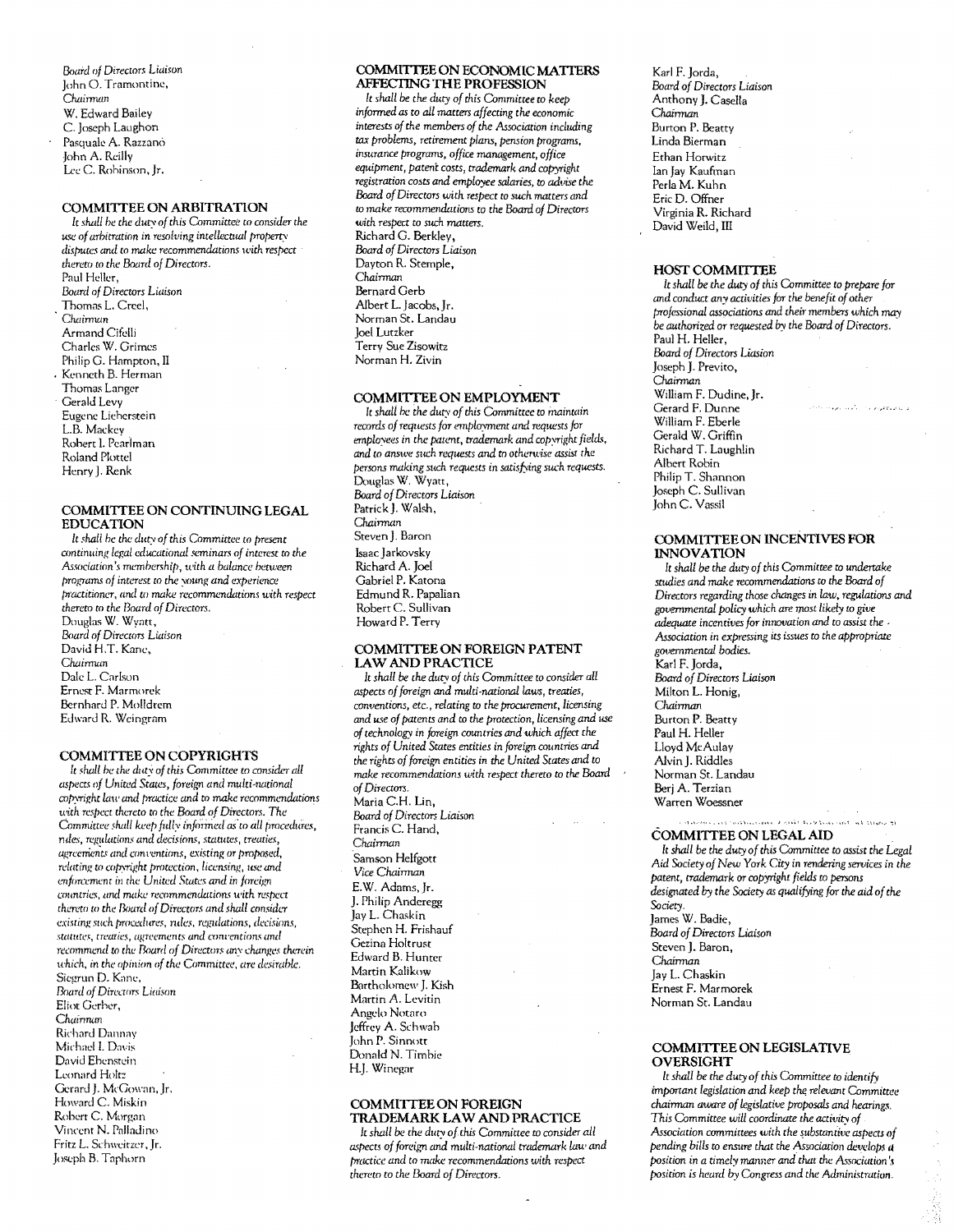Karl F. Jorda, *&lard of Directors Liaison and Chairman*  Howard B. Barnaby, *Vice Chairman*  WilliamJ. Burnet Thomas L. Creel Eliot Gerber Francis C. Hand Philip J. McCabe M. Andrea Ryan

#### COMMITTEE ON LICENSE TO PRACTICE REQUIREMENTS

*It shall be* the *duty of* this *Committee* to *keep fully informed as* to *requirements arid proposed requirements of*government *agencies,* including the Patent *and Trademark Office* and *the* Courts, *relating,* to admission to *practice, qualifications for practice,* continuing *legal education* and *specialization and* to *make recommendations thereof* and to *changes* therein to the extent that *such requirements and proposed requirements affect the practice ofmembers of the* Association. Barry Evans, *&lard of Directors Liaison Charles* E. McKenney, Chairman Frank J. Jordan Leonard B. Mackey Herbert F. Schwartz Herbert J. Winegar

#### COMMIITEE ON MEETINGS AND FORUMS

It *shall be* the *duty of* this Committee to *prepare for*  and conduct *all meetings of* the Association other than *meetings of* the *Officers, Committees and &lard of Directors and* other than the Annual Dinner in honor *of*the *Federal Judges.*  Barry Evans, *&lard of Directors* Liaison Pasquale A. Razzano, *Chairman*  Curtis W. Carslon William H. Dippert Harold Haidt Daniel M. Rosen Peter Saxon Philip T. Shannon Leo Stanger Vincent J. Vasta, Jr.

#### NOMINATING COMMIITEE

It *shall be* the *duty of this Committee* to consider *candidates for the elective offices of* the *Association and* ti submit to *the members, at* the *Annual Meeting of*the Association, the *names of* candidates *which* the *Committee nominates for such elective offices.*  Paul M. Enlow, *&lard of Directors Liaison and Chairman*  Albert Robin Walter J. Baum Philip Furgang Arthur S. Tenser

#### COMMITTEE ON PAST PRESIDENTS

*It shall be* the *duty of this Committee* to *propose* to the *&lard of Directors ways* in *which* the Association *and* its *objectives* and *public image may be improved and* to *study and report* to the *President* or *the Board* on *any*  matter *which may be referred* to *the Committee by the President* or *the Board of Directors.*  Paul M. Enlow, **Board of Directors Liaison** Albert Robin, *Chairman*  Lorimer P. Brooks Granville M. Brumbaugh Hugh A. Chapin

Bert A. Collison William C. Connor John C. Cooper Mark N. Donohue William F. Eberle Frank W. Ford, Jr. Alfred L. Haffner, Jr. . Edward Halle Albert C. Johnston David S. Kane John T. Kelton W. Houston Kenyon, Jr. Stanton T. Lawrence, Jr. Jerome G. Lee Alexander C. Neave Joseph J. Previto John A. Reilly Morris Relson Giles S. Rich

#### COMMIITEE ON PEOPLE'S REPUBLIC OF CHINA TRADEMARKS AND PATENTS

It *shall be* the *duty of* this Committee to *consider all aspects of trademark* and *patent law* and *practice* in *the People's Republic of China, and laws, treaties,*  conventions, etc. relating to *the protection,* licensing *and use of technololf.'l* in *the People's Republic ofChina and which affect* the *rights of United* States *entities* in the *People's Republic of China and the* rights *of Chinese*  entities in the United *States and* to *make recommendations* u'ith *respect* thereto to the *&lard of Directors.*  Douglas W. Wyatt, *&lard of Directors* Liaison Jerome<sup>G</sup>. Lee, *Chairman*  Maria C.H. Lin Bernard Gerb James N. Palik David W. Plant

#### COMMIITEE ON PLANNING

It *shall be the duty of* this *Committee* to *make studies of*the *activities, objectives and organization of the*  Association *and* to *make recommendations* to the *Board*  of Directors with respect to *changes and improvements* therein. Douglas W. Wyart,

*&lard of Directors Liaison*  Jerome G. Lee, *Chairman*  Christopher A. Hughes Mary Ellen Hughes M. Andrea Ryan Steven l. Weisburd George W. Whitney

#### COMMITTEE ON PROFESSIONAL ETHICS AND GRIEVANCES

It *shall be* the *duty of* this *Committee* to *perform* the *activities set forth* in Section 5 *of Article*  VI *of the Laws ofthe Association,*  to *keep fully informed as*  to *all Codes of*Ethics or *Professional Responsibility applicable*  to *members of the* Association and interpretations *thereof*  and *as* to *all proposed changes* in *such Codes,* to *make recommendations* to the *&lard of Directors with respect*  to *such proposed changes* in *such Codes,* to consider *such Codes and recommend* to *the Board of Directors* anv *changes* therein *which,* in *the* opinion *of*the *Committee, are desirable and* to *render advisory* opinions to *any member applying therefor* with *respect* to *conduct contemplated by such member.*  Douglas W. Wyatt, **Board of Directors Liaison** Frederick C. Carver, *Chairman* 

Edgar W. Adams, Jr.

John M. Calimafde Michael J. Quillinan Frank F. Schck Caspar C. Schneider, Jr. Lawrence F. Scinto

#### PUBLICATIONS COMMITTEE

*It shall be* the *duty of this Committee* to *prepare, edit, publish* and *disseminate such publications as may be authorized* or *requested by the &lard of Directors. a. Yearbook* Sub-committee

- *It shall be the duty of* this *Sub-committee* to *prepare, edit, publish and distribute* to *the members of* the Association the *Yearbook of* the *Association.*
- *b. Bulletin Sub-committee*
- *It shall be* the *duty ofthis Sub-committee* to *prepare, edit, publish and distribute a bulletin* setting *forth*  the *activities of* the Association *and any* matter *of*  interest to the *members of* the *Association and* to *prepare, edit, publish and distribute any other publication authorized* or *requested by the Board of Directors.*
- Richard G. Berkley, *&lard of Directors* Liaison James W. Badie, Chairman *E<f Yearbook* Editor Howard B. Barnaby, *Bulletin* Editor Gregory J. Battersby Albert F. Bower Bradford S. Breen Theresa M. Gillis Elsie M. Quinlan Charles Zeller

#### COMMITTEE ON PUBLIC INFORMATION AND EDUCATION

*It shall be the duty of this Committee to obtain publicity for the* Association *and* the *activities thereof,* to *publicize* the *pateni, trademark* and copyright systems *and* the *benefits thereof and* to *educate* the *lay public with respect* to *such systems.*  Ewan C. MacQueen, *'&lard of Directors* Liaison Philip Furgang, Chairman Christopher B. Garvey Martin E. Goldstein Allen R. Kipnes Peter H. Priest

#### COMMITTEE ON PUBLIC AND JUDICIAL PERSONNEL

*By*<br>
Robert W. Fiddler It *shall be the duty of* this Committee to consider *and* to *propose candidates for public and judicial offices which involve patent, trademark and copyright matters and* to *make recommendations* to *the &lard of* Directors *with respect* to *such candidates.*  Douglas W. Wyatt, **Board of Directors Liaison** Kenneth E. Madsen, *Chairman*  William F. Eberle James J. Foster Michael J. Kelly Peter D. Murray David J. Mugford Paul E. O'Donnell, Jr. Herbert F. Schwartz Evelyn M. Sommer Robert T. Tohin George W. Whitney

#### COMMITTEE ON UNITED STATES PATENT LAW AND PRACTICE

*It shall be* the *duty of this Section* to consider *all aspects of United States patent and technology law and*